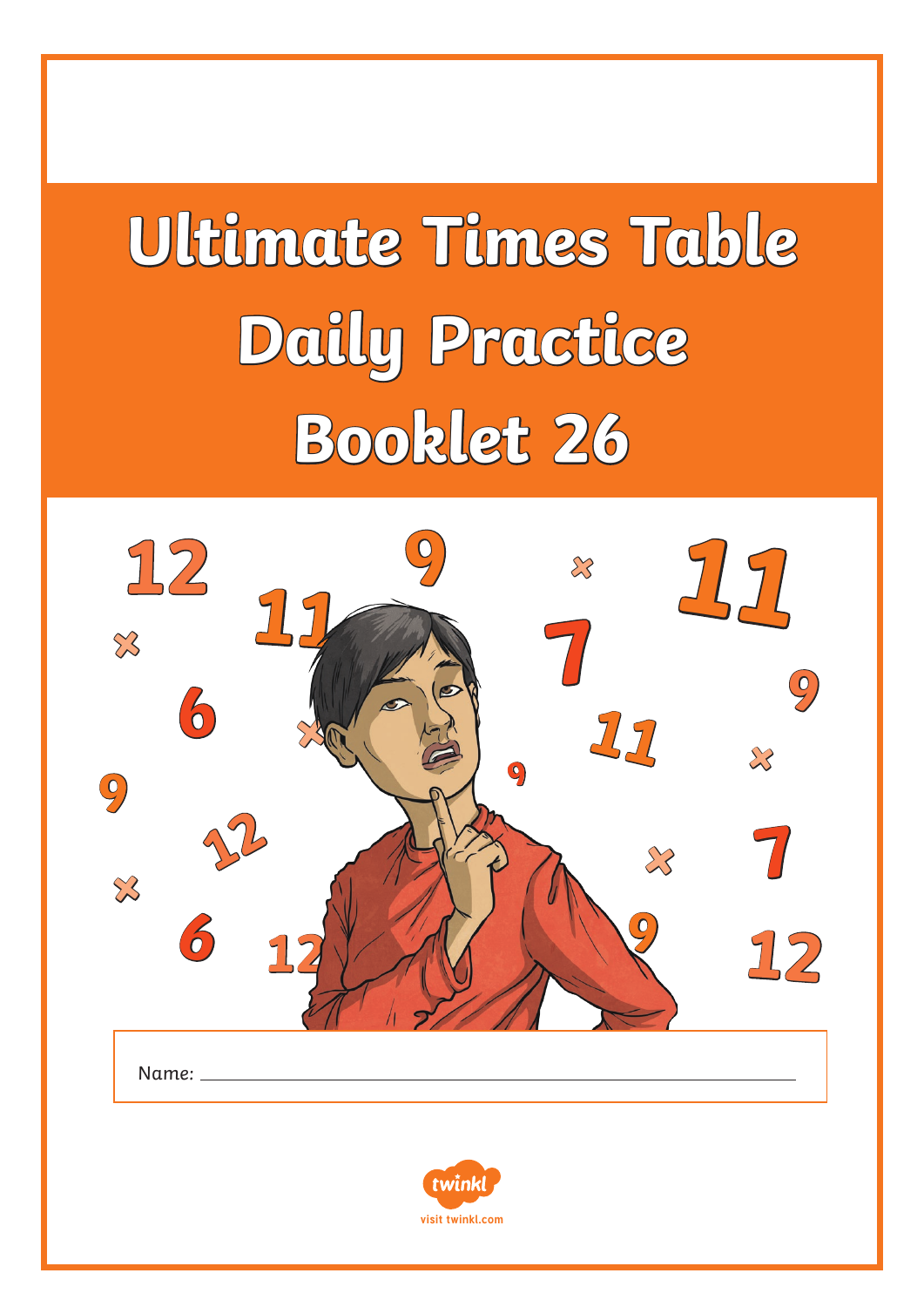## **Day 1 Challenge**

| $4 × 6 =$       | $7 × 6 =$       | $10 × 6 =$       |
|-----------------|-----------------|------------------|
| $8 × 7 =$       | $5 × 7 =$       | $11 \times 7 =$  |
| $4 \times 9 =$  | $7 × 9 =$       | $11 \times 9 =$  |
| $6 \times 11 =$ | $8 \times 11 =$ | $11 \times 11 =$ |
| $3 \times 12 =$ | $6 \times 12 =$ | $11 \times 12 =$ |
| $9 × 6 =$       | $7 × 12 =$      | $6 × 9 =$        |
| $4 \times 7 =$  | $7 × 7 =$       | $4 \times 11 =$  |
| $12 × 9 =$      | $4 \times 12 =$ | $12 × 6 =$       |

| <b>My score:</b> | $\overline{24}$ |
|------------------|-----------------|
|                  |                 |



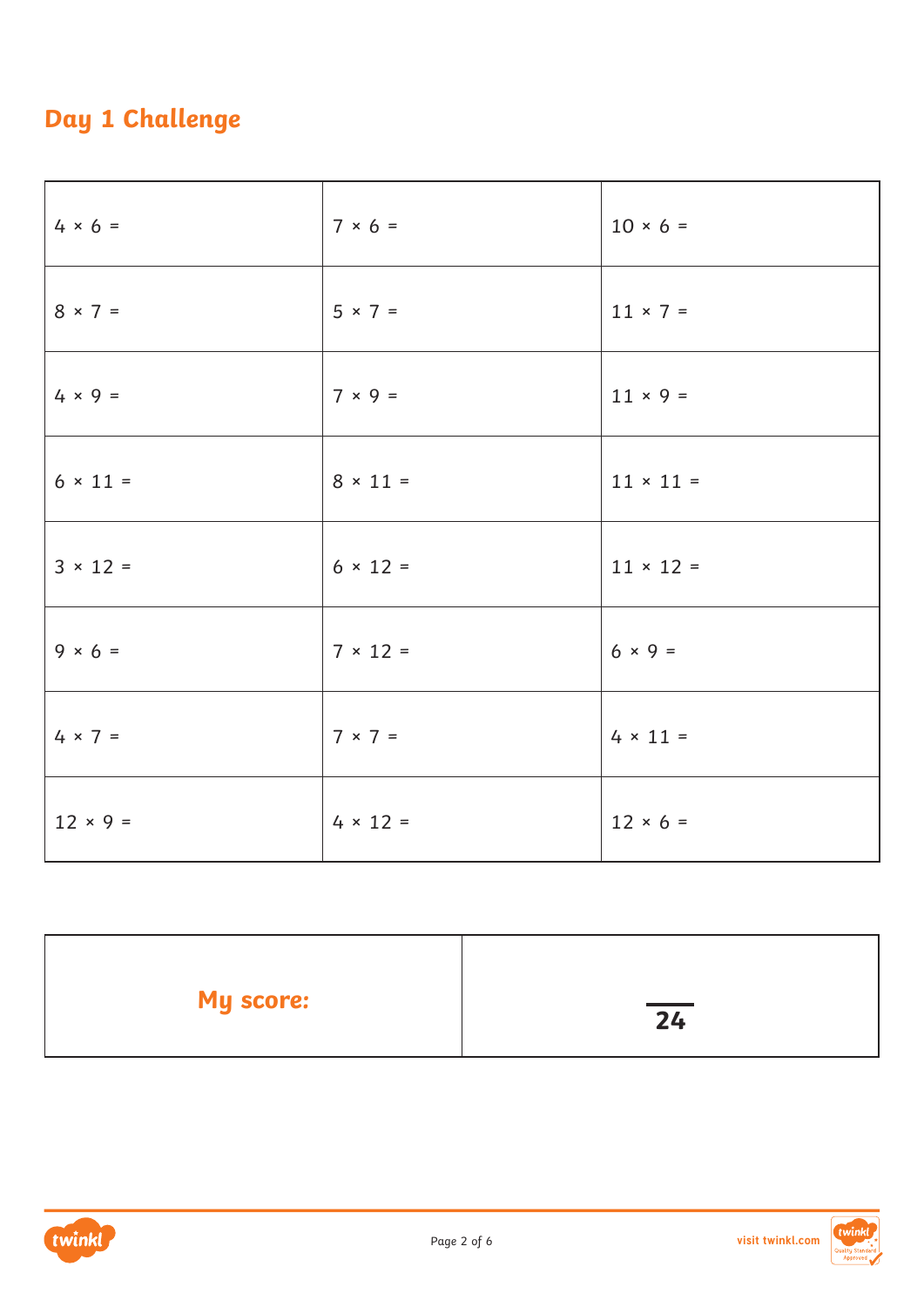## **Day 2 Challenge**

| $2 × 6 =$        | $7 × 6 =$        | $11 × 6 =$       |
|------------------|------------------|------------------|
| $5 × 7 =$        | $12 \times 7 =$  | $9 \times 7 =$   |
| $3 × 9 =$        | $9 \times 9 =$   | $12 \times 9 =$  |
| $11 \times 11 =$ | $12 \times 11 =$ | $5 \times 11 =$  |
| $5 \times 12 =$  | $3 \times 12 =$  | $11 \times 12 =$ |
| $10 × 7 =$       | $6 \times 6 =$   | $9 \times 12 =$  |
| $7 × 9 =$        | $3 \times 11 =$  | $2 × 9 =$        |
| $5 \times 6 =$   | $8 \times 12 =$  | $3 × 7 =$        |

| <b>My score:</b> | $\overline{24}$ |
|------------------|-----------------|
|                  |                 |



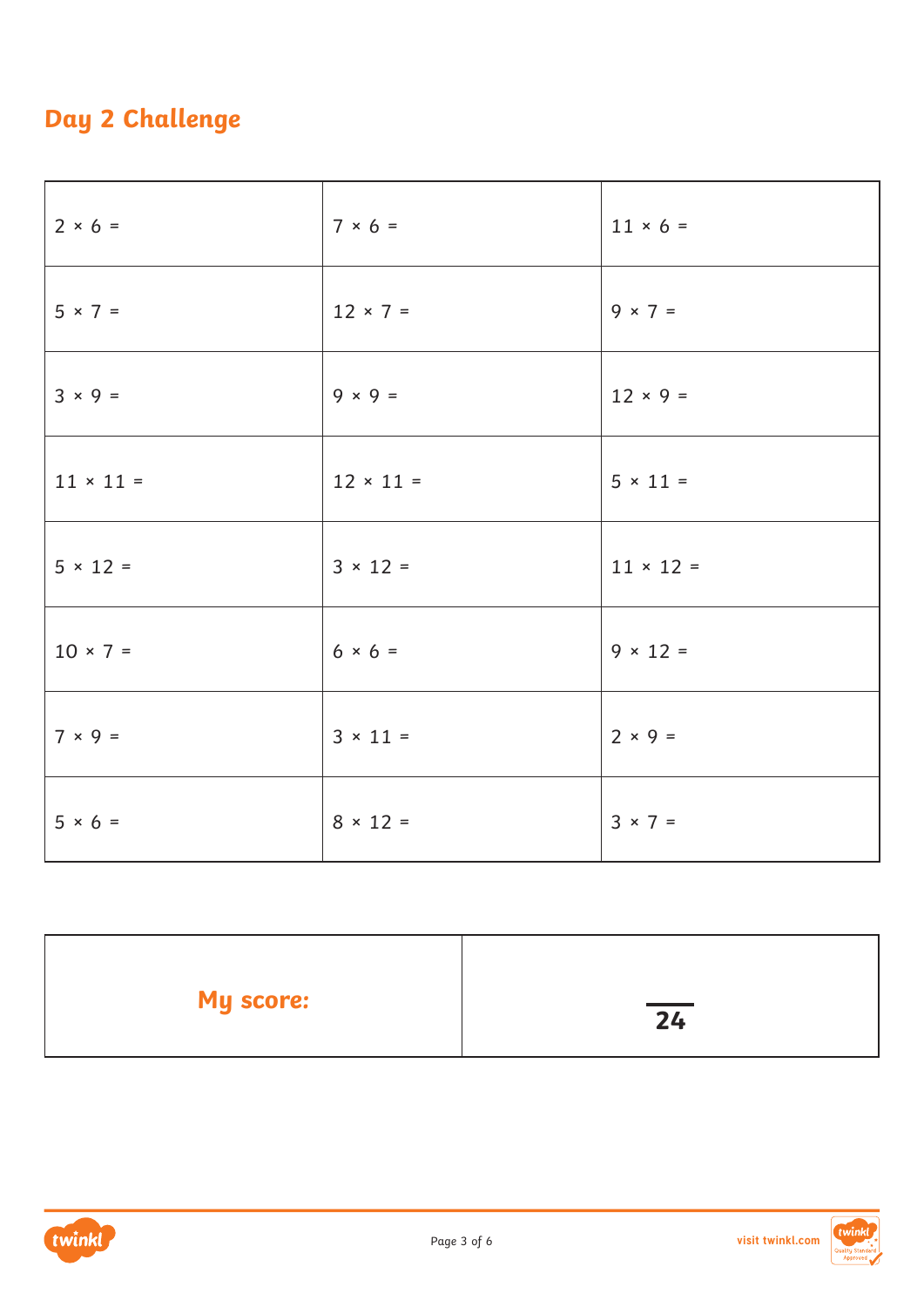## **Day 3 Challenge**

| $1 \times 6 =$   | $6 × 6 =$       | $9 × 6 =$       |
|------------------|-----------------|-----------------|
| $2 × 7 =$        | $11 \times 7 =$ | $6 × 7 =$       |
| $5 \times 9 =$   | $7 × 9 =$       | $1 × 9 =$       |
| $9 \times 11 =$  | $6 \times 11 =$ | $8 \times 11 =$ |
| $10 \times 12 =$ | $7 \times 12 =$ | $2 \times 12 =$ |
| $12 \times 9 =$  | $7 \times 12 =$ | $7 \times 6 =$  |
| $12 \times 7 =$  | $8 × 6 =$       | $8 \times 9 =$  |
| $12 \times 11 =$ | $3 \times 12 =$ | $4 \times 7 =$  |

| <b>My score:</b> | $\overline{24}$ |
|------------------|-----------------|
|                  |                 |



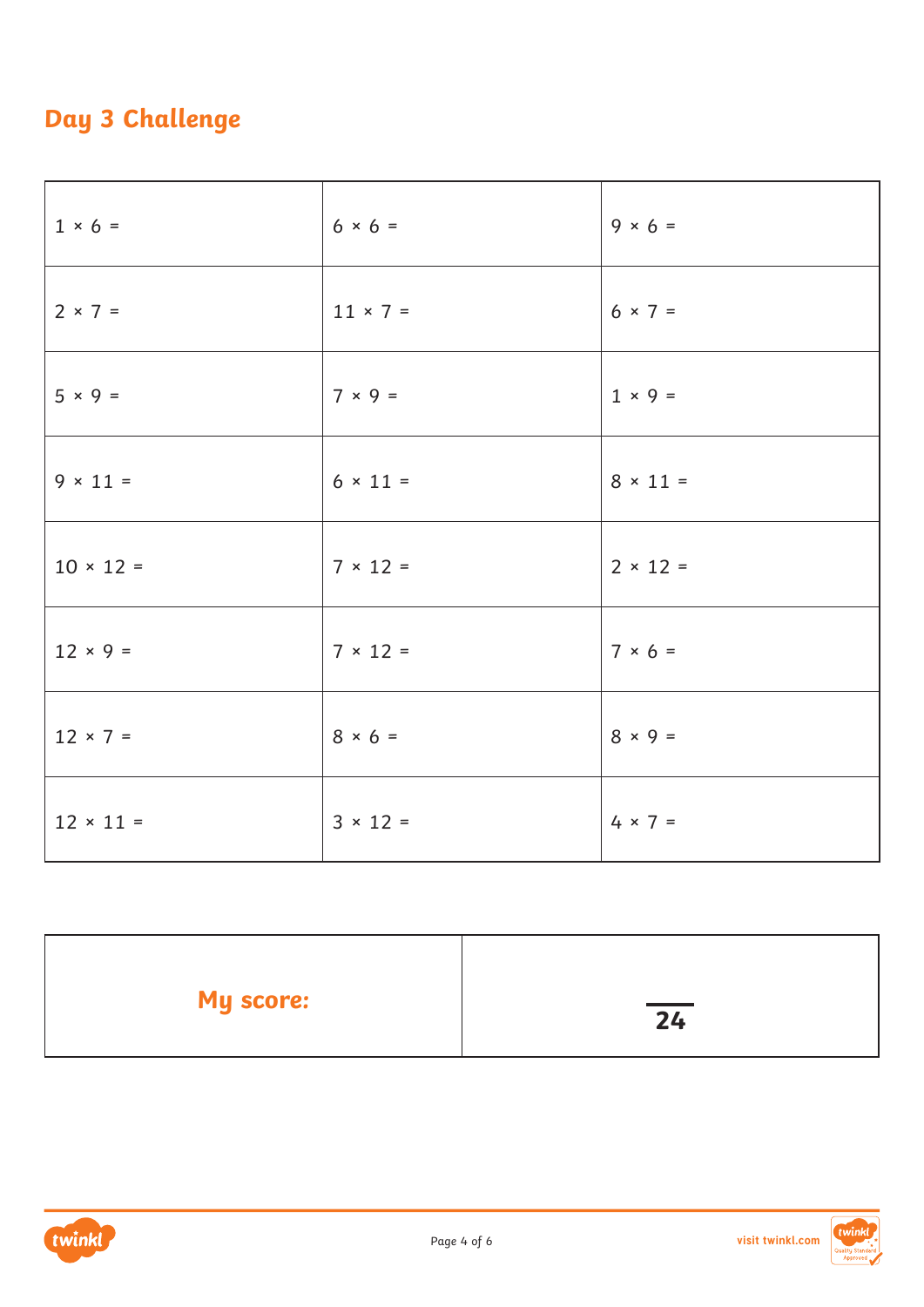## **Day 4 Challenge**

| $4 \times 11 =$  | $4 \times 12 =$ | $3 × 7 =$       |
|------------------|-----------------|-----------------|
| $4 × 6 =$        | $3 × 9 =$       | $6 \times 11 =$ |
| $2 × 7 =$        | $3 \times 11 =$ | $12 × 6 =$      |
| $6 \times 12 =$  | $3 × 6 =$       | $7 × 9 =$       |
| $10 \times 6 =$  | $8 \times 12 =$ | $7 \times 7 =$  |
| $12 \times 12 =$ | $8 \times 7 =$  | $7 × 6 =$       |
| $12 \times 7 =$  | $9 \times 12 =$ | $8 \times 11 =$ |
| $4 \times 7 =$   | $11 × 9 =$      | $5 \times 6 =$  |

| <b>My score:</b> | $\overline{24}$ |
|------------------|-----------------|
|                  |                 |